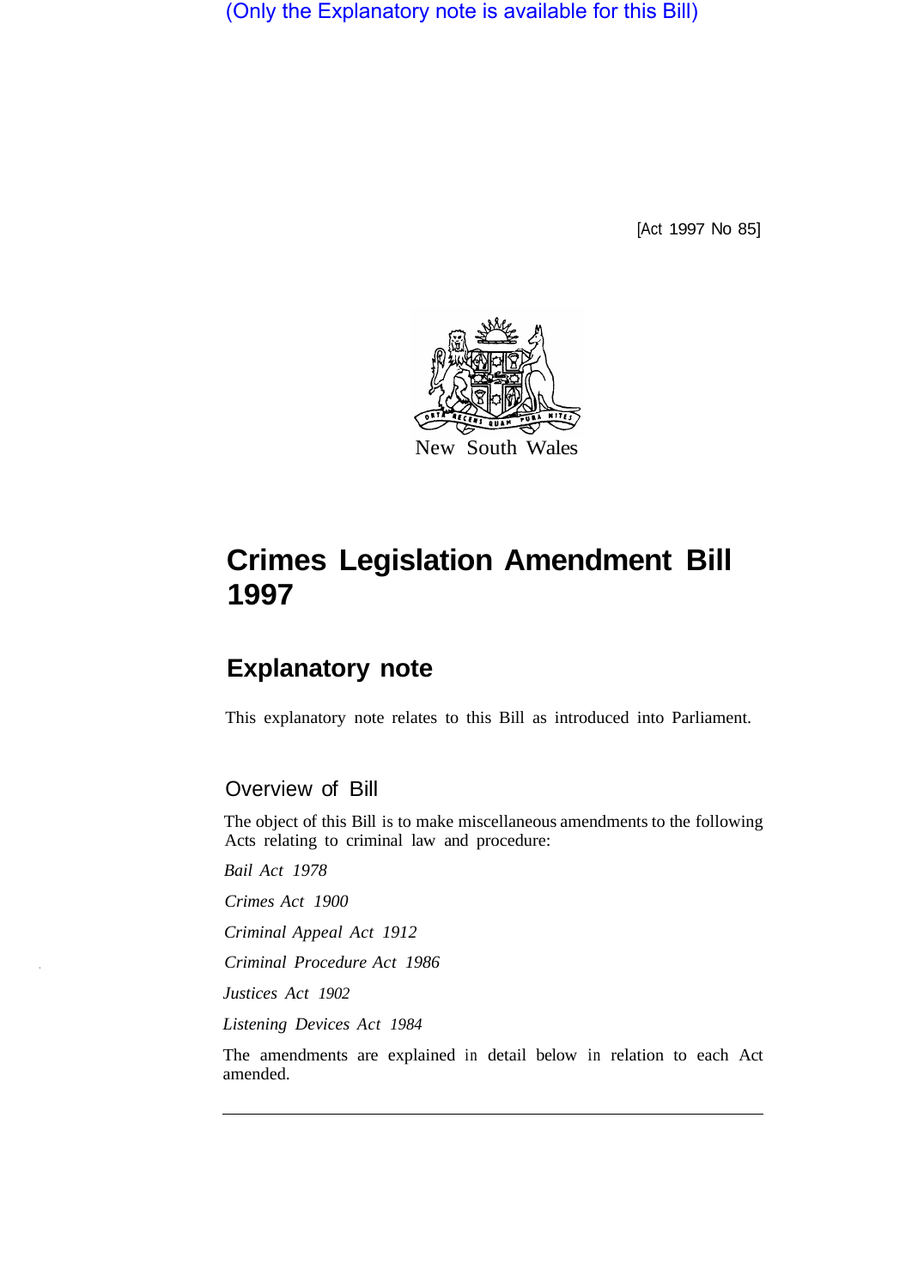**Explanatory note** 

# Outline of provisions

**Clause 1** sets out the name (also called the short title) of the proposed Act.

**Clause 2** provides for the commencement of the proposed Act on a day or days to be appointed by proclamation.

**Clause 3** is a formal provision giving effect to the Schedule which contains amendments to the Acts listed above.

# **Schedule 1 Amendment of Acts**

#### **Bail Act 1978**

Section 6 of the *Bail Act 1978* enables bail to be granted under the Act in respect of the periods set out in the section. The proposed amendment (Schedule 1.1 [2]) will enable bail to be granted to a person during the following periods:

- $(a)$ the period between the making and hearing of an application to annul a conviction under section 100A of the *Justices Act 1902,*
- the period between the referral of a conviction under section 100B of  $(b)$ the *Justices Act 1902* and the hearing of the matter referred,
- $(c)$ the period between the annulment of a conviction under section 100A or 100B of *the Justices Act 1902* and the rehearing of the information in respect of which the conviction was made,
- $(d)$ the period between an application for review under section 45 of the *Children (Criminal Proceedings) Act 1987* of a decision in respect of an offence and the determination of the application,
- $(e)$ the period between the determination of an application for review under section 45 of the *Children (Criminal Proceedings) Act 1987* of a decision in respect of an offence and any further proceedings on the information laid or complaint made in relation to the offence.

Schedule 1.1 [1] contains a consequential amendment.

Schedule 1.1 [3] contains a transitional provision.

Explanatory note page 2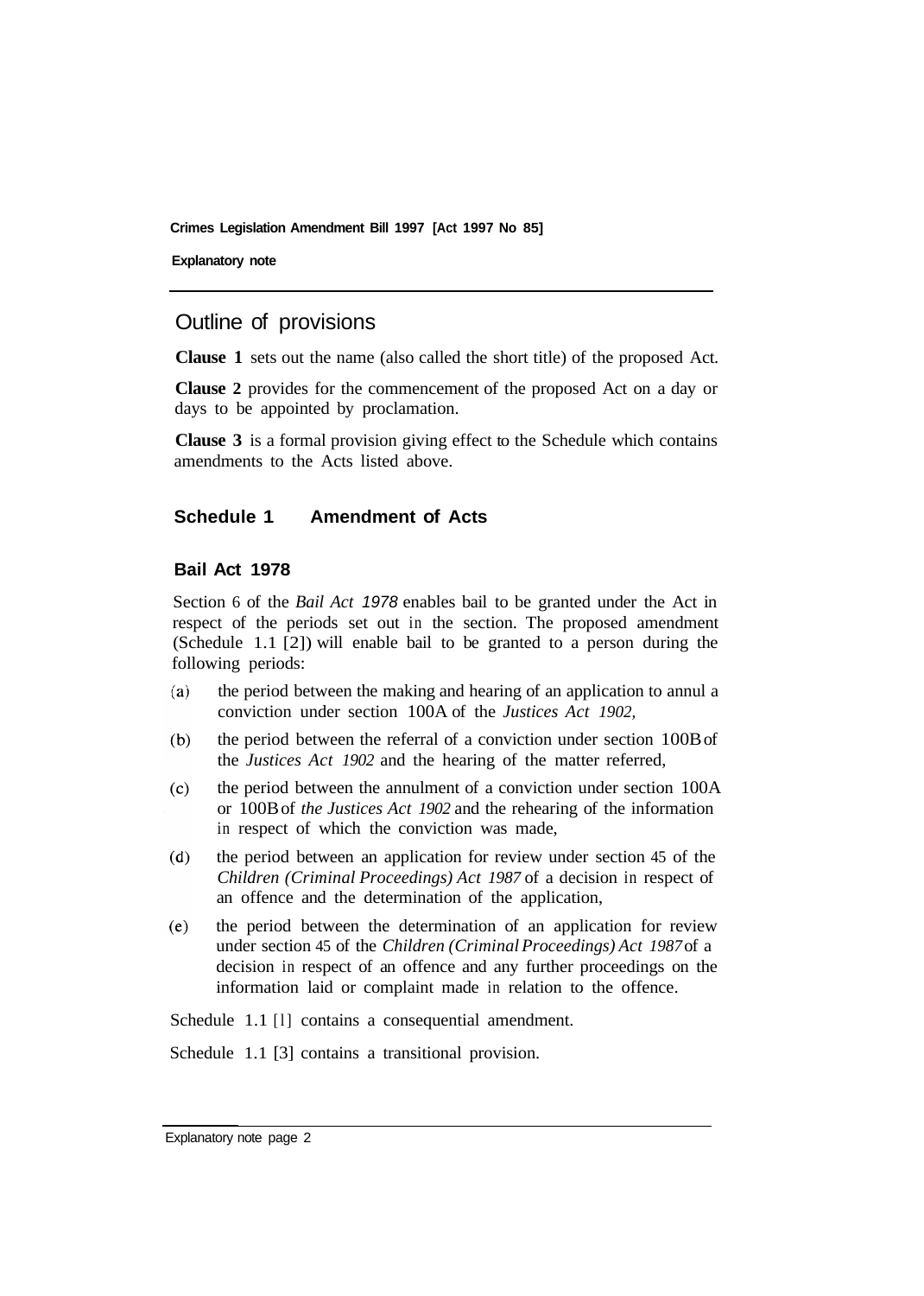Explanatory note

# **Crimes Act 1900**

#### **Offenders who are minors**

Section 61S of the *Crimes Act 1900* currently provides that, for the purposes of sections 61H-61U of that Act, a person is not, by reason only of age, to be presumed incapable of having sexual intercourse, or intent to have sexual intercourse, with another person. The provision has the effect of abolishing the common law presumption that a boy under 14 years of age is incapable of sexual intercourse in relation to the sexual assault offences referred to in sections 6 1H-61U (offences in the nature of rape and other offences relating to sexual assault). The proposed amendment will extend the application of section 61S to other offences where the presumption might otherwise apply (for example, offences under sections 66A-66D of having sexual intercourse with children under 10, or between 10 and 16, years of age (Schedule 1.2)  $[1]$ ).

#### **Time for commencing prosecutions relating to unlawful access to data in a computer**

Section 309 (1) of the *Crimes Act* 1900 makes it an offence for a person, without authority or lawful excuse, to intentionally obtain access to a program or data stored in a computer. As the offence is a summary offence, section 56 of the *Justices Act 1902* requires any prosecution for the offence to be commenced within 6 months after the date the program or data is accessed. The proposed amendment will extend the 6-month period to 2 years in order to enable adequate time for the detection of such offences (Schedule 1.2 [2]).

#### **Prosecutions for concealing a serious offence**

Section 3 16 **(1)** of the *Crimes Act 1900*makes it an offence for a person who knows or believes that a serious offence has been committed and that he or she has information that might be of material assistance in securing the apprehension of the offender or the prosecution or conviction of the offender to fail, without reasonable excuse, to bring the information to the attention of the police or another appropriate authority. Proposed section 316 (4) will require the approval of the Attorney General to be obtained before a prosecution for an offence against the subsection is commenced against a person who has formed the knowledge or belief that an offence has been committed or obtained the information referred to in the subsection in the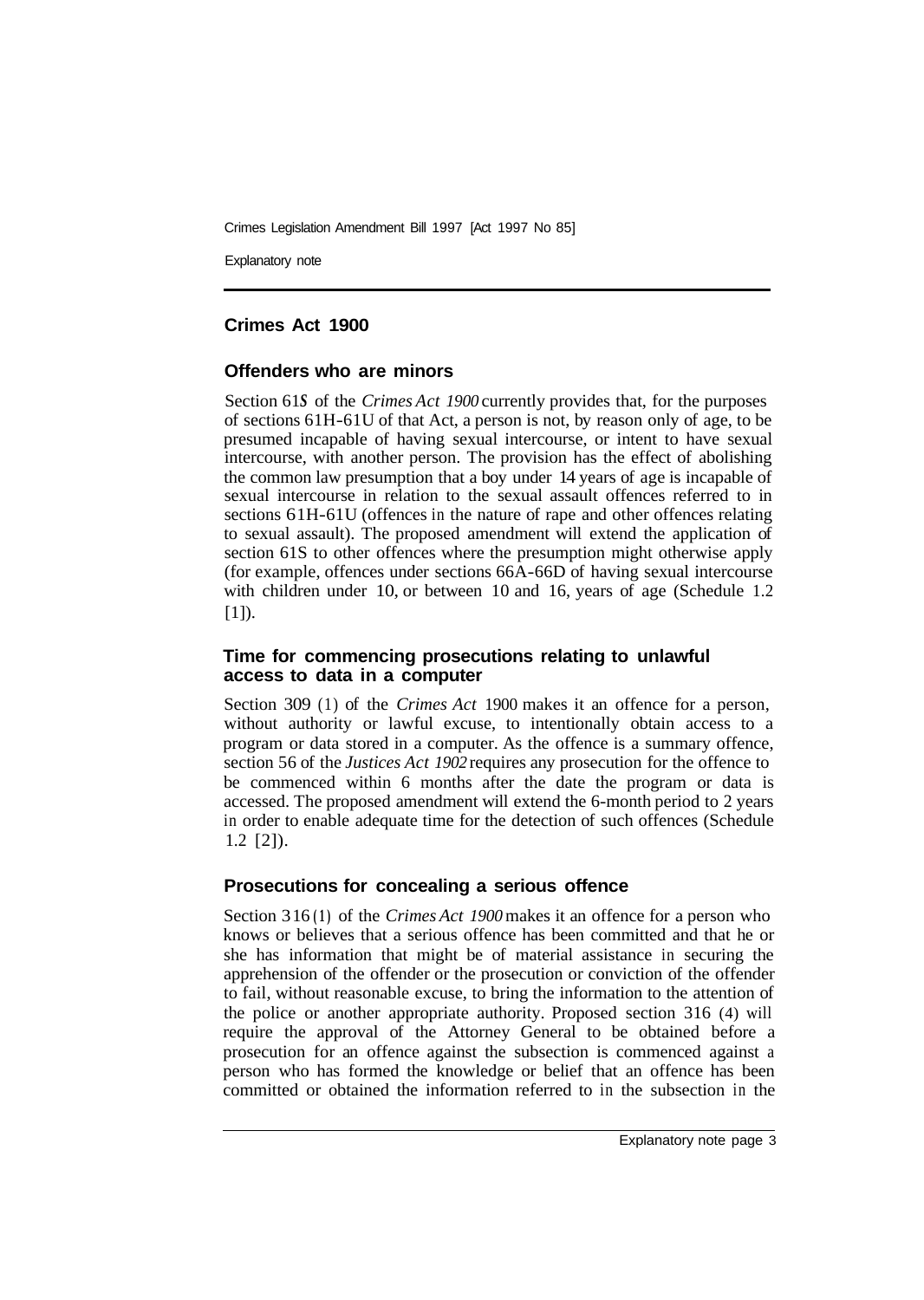#### **Explanatory note**

course of practising or following a profession, calling or vocation prescribed by the regulations. A regulation could be made to cover, for example, lawyers, doctors, nurses or social workers. Proposed section 3 16 (5) enables the making of the regulation (Schedule 1.2 [3]).

# **Orders for taking of photographs, finger-prints and other particulars**

Section 353A (4) of the *Crimes Act 1900*enables a court that finds an offence specified by section 353A (7) proven against a person to order the person to submit to the taking of any particulars necessary for the identification of the person, including the person's photograph or finger-prints. At present the specified offences include certain driving offences under the *Traffic Act 1909*  but do not include the offence of negligently driving a motor vehicle on a public street occasioning death or grievous bodily harm. The proposed amendment will enable an order to be made when such an offence is proven (Schedule 1.2 [4]).

#### **Autrefois convict and autrefois acquit**

The special pleas of autrefois convict and autrefois acquit assert that the accused person has already been convicted or acquitted of the offence with which he or she is charged. Currently the issue is determined by a jury. The proposed amendment provides for such pleas, which almost always involve complex matters of law, to be determined by a judge and not a jury (Schedule 1.2 [5]).

#### **Savings and transitional provisions**

Schedule 1.2 [6] contains savings and transitional provisions relating to the amendments to the *Crimes Act 1900* described above.

# **Criminal Appeal Act 1912**

#### **Crown appeal against sentence where related summary offences are dealt with under Part 10 of the Criminal Procedure Act 1986**

Sections 5AA and 5AD of the *Criminal Appeal Act 1912* provide a right of appeal against conviction and sentence to a person convicted by the Supreme Court or District Court in the exercise of its jurisdiction to deal with related summary offences under Part 10 of the *Criminal Procedure Act 1986* 

Explanatory note page 4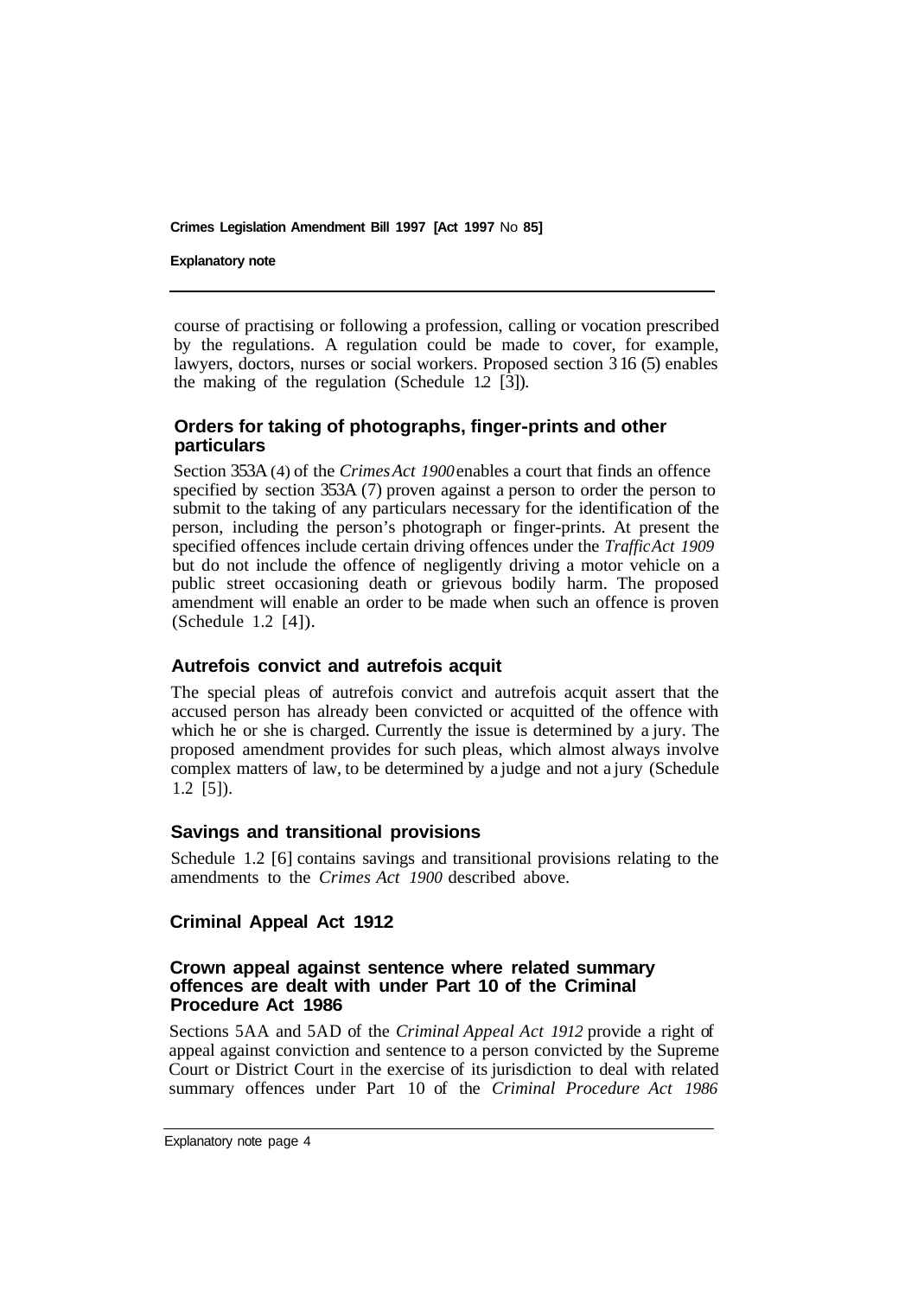#### **Explanatory note**

(described in more detail below in relation to the amendments to that Act contained in Schedule **1.4 [4]-[7]).** However, the Crown currently has no right of appeal against an inadequate sentence imposed by the Supreme Court or District Court in the exercise of that jurisdiction.

Proposed section 5DB will confer such a right of appeal. The powers conferred on the Court of Criminal Appeal in respect of such an appeal are broadly similar to those conferred by section **13 l** AB of the *Justices Act 1902*  (Schedule 1.3 [l]).

Schedule 1.3 [2]-[4] makes consequential amendments.

The proposed amendments will not apply to any appeal from a decision made in proceedings in respect of an offence committed before the commencement of the amendments (Schedule 1.3 [6]).

#### **Powers of judge sitting alone**

Section 22 of the *Criminal Appeal Act 1912* sets out the powers that a judge of the Court of Criminal Appeal sitting alone may exercise in the same manner as they may be exercised by the Court, and subject to the same provisions. The proposed amendment adds to the powers already listed the power to dismiss an appeal as incompetent (Schedule 1.3 [5]).

# **Criminal Procedure Act 1986**

#### **Procedure for dealing with related summary matters**

Accused persons who are charged with indictable offences may also be charged with summary offences relating to the same matter ("related summary offences"). Such charges are commonly called "back up charges" and may be proceeded with after the indictable offence has been dealt with.

A related summary offence is defined in Part 10 of the *Criminal Procedure Act 1986* as a summary offence that is capable of being dealt with by a Local Court that arises from substantially the same circumstances as those from which the indictable offence arose.

Part 10 currently gives the Supreme Court and District Court a discretion, at the end of the trial for the indictable offence, to dispose of related summary offences without the jury (but only if both the prosecuting authority and the accused person consent). The Supreme Court or District Court deals with the related summary offence as if it were a Local Court. If the Courts do not exercise the discretion the matter will be heard by a Local Court.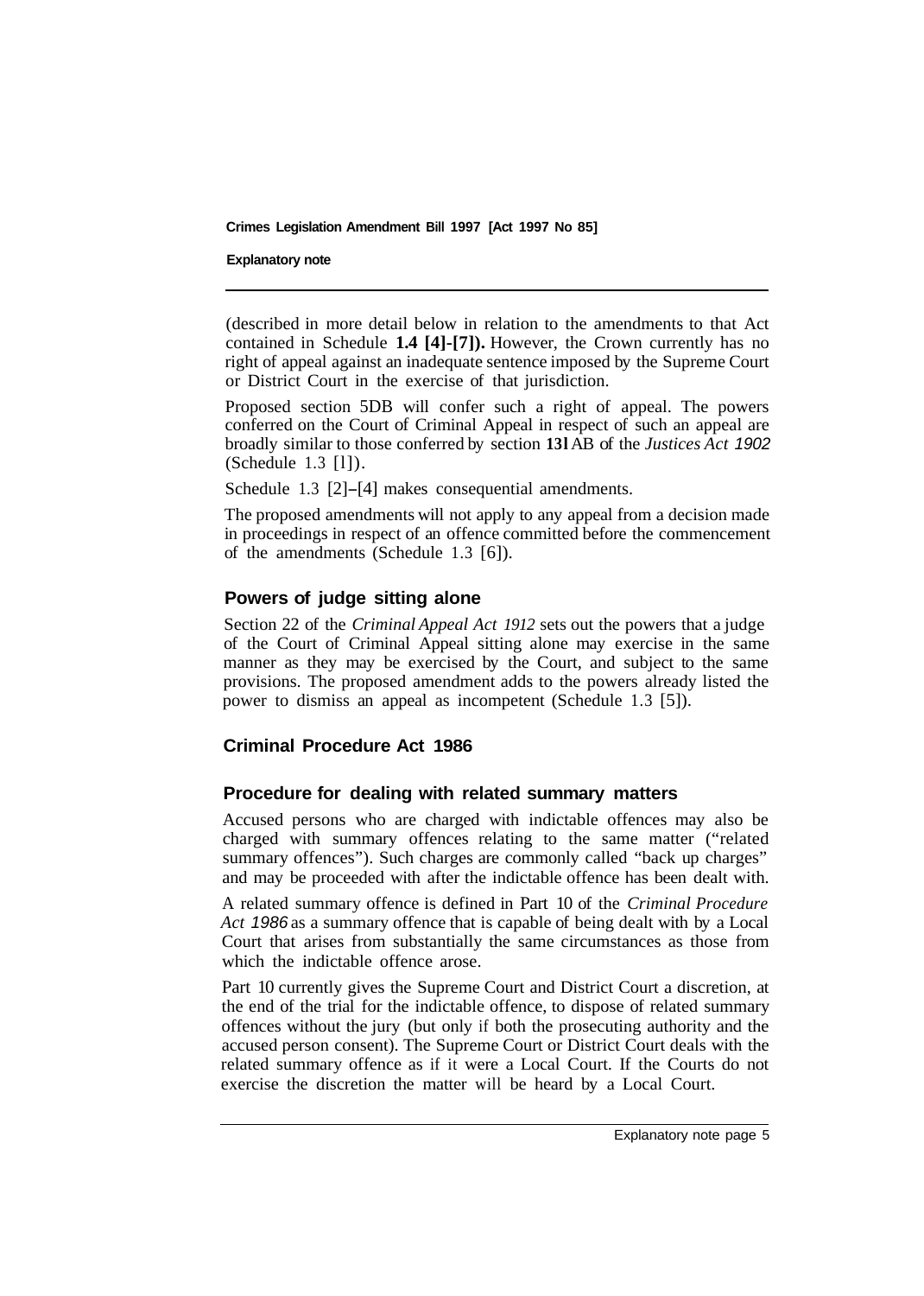Explanatory note

Part 10 provides no mechanism to assist a Court to decide which related summary offences might be dealt with under Part 10 or to distinguish the charges for related summary offences that cannot lead to a conviction if the person is convicted of the indictable offence concerned because of the overlap in the elements of the indictable and summary offences.

The proposed amendments insert a definition of the latter category of offences ("back up summary offences") and distinguishes these from related summary offences as currently defined.

The proposed amendments will require the prosecuting authority to specify all the back up summary offences and related summary offences with which a person charged with an indictable offence has been charged. The amendments will require the Supreme Court and District Court (unless the court considers it inappropriate to do so) to dismiss any charges for back up summary offences while retaining the existing discretion to deal with related summary offences under Part 10 in the case of the other specified summary offences (Schedule 1.4 [4]-[ 13]).

Schedule  $1.4$  [1] and  $14$ ] inserts a Schedule containing provisions of a savings or transitional nature. The proposed Schedule will also enable regulations of a savings or transitional nature to be made to supplement the other provisions of the Schedule.

# **Procedure for dealing with offences relating to false instruments**

At present offences under sections 300-302 of the *Crimes Act 1900* are listed in Table **1** to Part 9A of the *Criminal Procedure Act 1986* and so are required to be dealt with summarily unless the prosecuting authority or the person charged with the offence elects to have them dealt with on indictment. The proposed amendments provide for the offences to continue to be dealt with in this way where the value of the property, or amount of remuneration, greater remuneration or financial advantage in respect of which the offence is charged exceeds \$5,000 (or is not specified) (Schedule 1.4 [2]) but provides for offences where the value or amount does not exceed \$5,000 to be listed in Table 2 to Part 9A (Schedule 1.4 [3]). The effect of this will be that in those cases the offences are required to be dealt with summarily unless the prosecuting authority elects to have them dealt with on indictment.